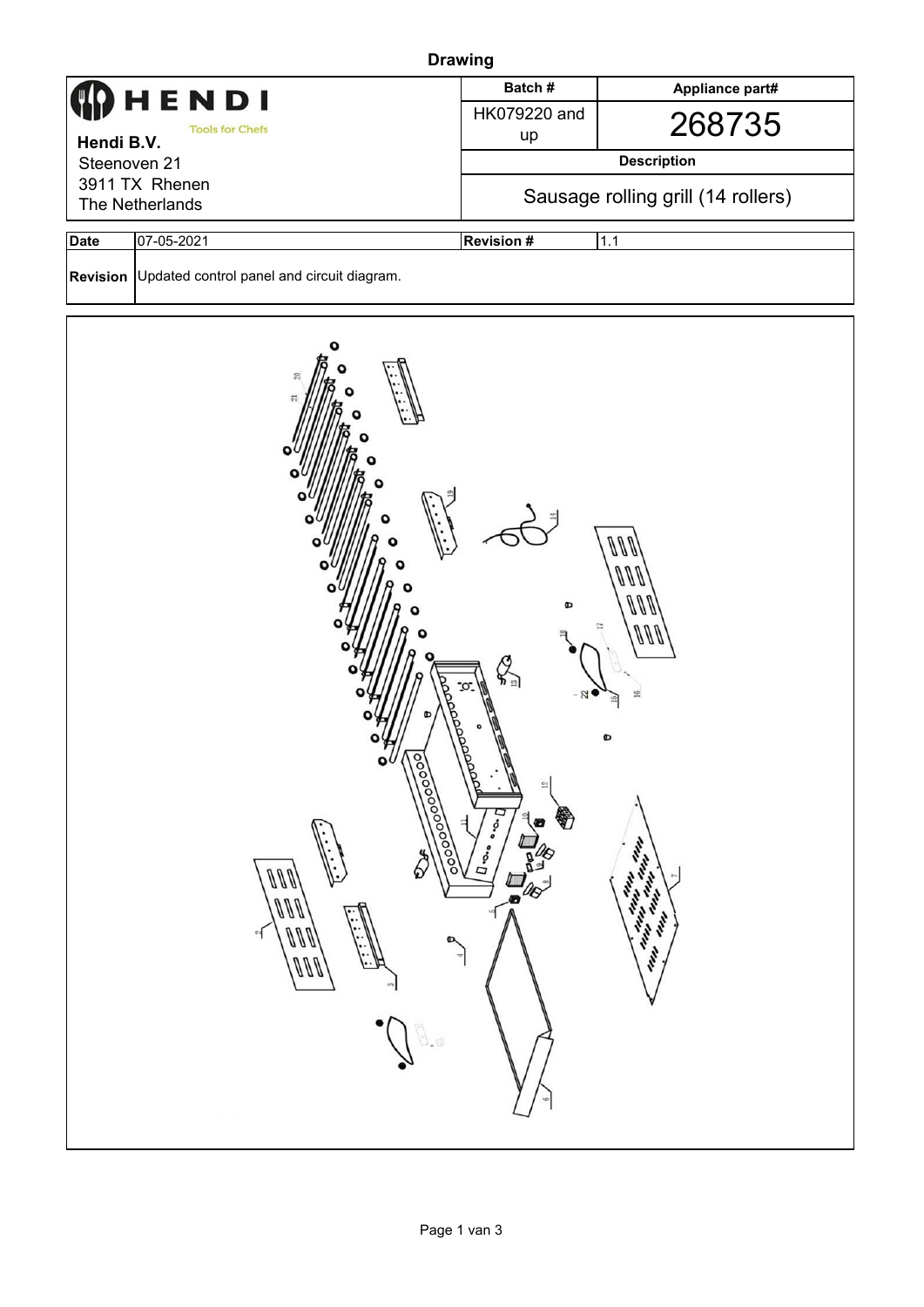**Bill of materials (BOM)**

| <b>PHENDI</b><br><b>Tools for Chefs</b><br>Hendi B.V.<br>Steenoven 21<br>3911 TX Rhenen<br>The Netherlands |                                            |                  | Batch#<br>Appliance part#          |               |                |  |  |
|------------------------------------------------------------------------------------------------------------|--------------------------------------------|------------------|------------------------------------|---------------|----------------|--|--|
|                                                                                                            |                                            |                  | HK079220 and<br>up                 | 268735        |                |  |  |
|                                                                                                            |                                            |                  | <b>Description</b>                 |               |                |  |  |
|                                                                                                            |                                            |                  | Sausage rolling grill (14 rollers) |               |                |  |  |
| <b>Date</b>                                                                                                | 07-05-2021                                 | <b>Revision#</b> |                                    | 1.1           |                |  |  |
| <b>Revision</b>                                                                                            | Updated control panel and circuit diagram. |                  |                                    |               |                |  |  |
| <b>Item</b>                                                                                                | <b>Description</b>                         | Part#            | Quantity                           | <b>Remark</b> | <b>Picture</b> |  |  |
|                                                                                                            | Ring for tube                              | 932315           | 28                                 |               |                |  |  |
| 2                                                                                                          | Side cover                                 | n/a              | 2                                  |               |                |  |  |
| $\sim$                                                                                                     | $D$ and $A$ algebras $A$ $(A \land B)$     | $-1-$            | $\overline{A}$                     |               |                |  |  |

|          | <b>INIIYU IVI LUDE</b>  | <b>JULU 10</b> | 20             |                        |  |
|----------|-------------------------|----------------|----------------|------------------------|--|
| 2        | Side cover              | n/a            | $\overline{2}$ |                        |  |
| 3        | Bracket element (left)  | n/a            |                |                        |  |
| 4        | Feet                    | 932322         | 4              |                        |  |
| 5        | Switch                  | 205426         | $\overline{2}$ |                        |  |
| 6        | Crumb tray              | 932360         |                |                        |  |
|          | Bottom cover            | n/a            |                |                        |  |
| 8        | Knob "Hendi branding"   | 904466         | $\overline{2}$ |                        |  |
| 9        | Indicator light         | 930533         | 2              |                        |  |
| 10       | Energy regulator        | 201121         | 2              |                        |  |
| 11       | Frame                   | n/a            |                |                        |  |
| 12       | Terminal                | n/a            |                |                        |  |
| 13       | Motor                   | 932285         | $\overline{2}$ |                        |  |
| 14       | Power cord              | 930038         |                |                        |  |
| 15       | Drive chain             | 932414         | $\overline{2}$ |                        |  |
| 16       | Tension spring          | 932421         | 2              |                        |  |
| 17       | Clamping plate          | 932438         | $\overline{2}$ |                        |  |
| 18       | Gear for motor          | 932445         | $\overline{2}$ |                        |  |
| 19       | Bracket element (right) | n/a            | 1              |                        |  |
| 20       | Element                 | 932452         | 14             |                        |  |
| 21       | Rol                     | 932469         | 14             |                        |  |
| 22       | Gear for clamping plate | 932476         | $\overline{2}$ |                        |  |
| $^\star$ | Logo badge Hendi        | 955963         |                |                        |  |
|          |                         |                |                |                        |  |
|          |                         |                |                |                        |  |
| n/a      | -> not available        |                | nss            | -> not sold separately |  |